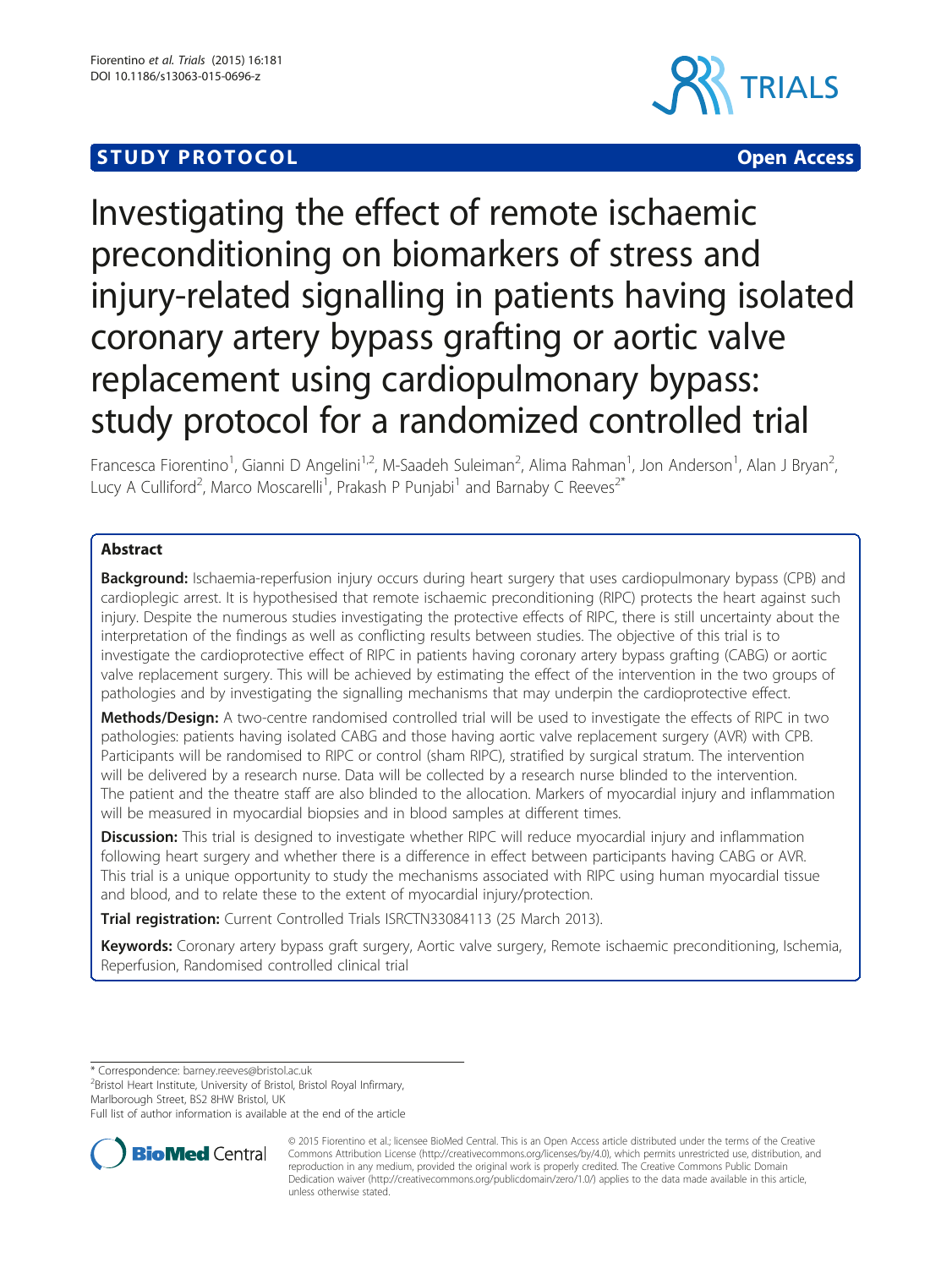# Background

# Remote ischaemic preconditioning and myocardial protection

Ischaemia-reperfusion injury occurs during heart surgery using cardiopulmonary bypass (CPB) and cardioplegic arrest. Cardioplegic arrest allows the surgeon to operate on a motionless heart. While the heart is arrested, there is no blood flow to the myocardium, which makes it ischaemic and can cause myocardial damage. When the blood circulation to the myocardium is restored at the end of cardioplegic arrest, reperfusion of the ischaemic myocardium induces further injury, often more severe.

Remote ischaemic preconditioning (RIPC) is a potentially protective phenomenon in which brief ischaemia of one organ or tissue (for example, arm or leg) is hypothesised to confer protection of another organ or tissue (for example, heart) against a sustained ischaemiareperfusion insult [\[1](#page-8-0)-[3\]](#page-8-0). Clinical benefits have been reported in patients prior to primary percutaneous coronary intervention (PCI) [[4](#page-8-0)], in patients having paediatric [[5,6](#page-8-0)] or adult open heart surgery [[7-14](#page-8-0)] and during surgical repair of abdominal aortic aneurysm [[15\]](#page-9-0). However, not all studies of RIPC have reported benefits [\[2](#page-8-0),[16,17\]](#page-9-0).

A key challenge in interpreting the variation in findings has been a lack of evidence about mechanisms underpinning the effects of RIPC. In the absence of such evidence, it is difficult to know what other aspects of the treatment of patients (for example, choice of anaesthetic [\[18](#page-9-0)] and method of myocardial protection) may facilitate or inhibit the effect of RIPC and what aspects of the preconditioning stimulus are critical (for example, number and duration of cycles of ischaemia, timing in relation to onset of myocardial ischaemia, and applying the stimulus after rather than before sternotomy). It has been suggested that a sensation of pain (nociceptive preconditioning) may also be important [\[19](#page-9-0),[20\]](#page-9-0).

The study population is another factor that may affect the effect of RIPC. For example, it has been suggested that the hearts of patients with ischaemic heart disease needing coronary artery bypass graft (CABG) surgery may already be pre-conditioned by virtue of the disease. This view leads to the hypothesis that the effects of RIPC should be greater in patients without ischaemic heart disease but still undergoing CPB and cardioplegic arrest, for example, patients having heart valve surgery [[12-14\]](#page-8-0). Nevertheless, the evidence that has accrued to date from these proof-of-concept clinical studies in adult cardiac surgery has led to a large multicentre randomized clinical trial in patients having coronary artery bypass graft (CABG) surgery with or without valve surgery [\[21](#page-9-0)].

# Possible mechanisms underlying cardioprotection by remote ischaemic preconditioning

Although the mechanism by which a preconditioning stimulus in a patient's limb confers protection to the heart is unknown [\[22](#page-9-0)], the preconditioned limb is presumed to transmit a signal to the heart, which, in turn, is presumed to trigger changes in the myocardium that eventually result in protection. Possible mechanisms have been proposed based on experimental models [[1,](#page-8-0)[23\]](#page-9-0). For example, it has been suggested that the 'signalling' mechanism between the remotely preconditioned organ/tissue and the heart could involve humoral and neural factors [\[24](#page-9-0)] or metabolites (for example, adenosine, bradykinin and opioids) [\[25-29\]](#page-9-0). More recent evidence suggests the involvement of hydrophobic mediators acting via PI3K/Akt-dependent pro-survival signalling [[30](#page-9-0)]. There is also evidence that RIPC triggers an inflammatory response [\[6\]](#page-8-0).

Similarly, little is known about the changes in the target tissue (myocardium) that are brought about by RIPC before ischemia and reperfusion. Most studies that have investigated changes in the myocardium have done so after reperfusion. It has been suggested that a signalling factor triggers intracellular signal transduction mechanisms in the heart, which are similar to those involved in cardiac ischaemic pre- and post-conditioning [[1\]](#page-8-0). These could include activation of pro-survival kinases of the reperfusion injury salvage kinase (RISK) pathway, which could protect the heart by inhibition of the mitochondrial permeability transition pore (MPTP) [[1](#page-8-0)]. It is possible that a variety of other signalling pathways involved in MPTP regulation [\[31](#page-9-0)] could also be involved in RIPC-induced protection. A recent experimental study [\[32\]](#page-9-0) investigated the differential role of mitogen-activated protein kinase pathways, which suggested that the phosphorylation of p38MAPK, Erk1/2 and JNK could be involved in RIPC. Experimental evidence supports involvement of the mitochondrial  $Ca<sup>2+</sup>$ -activated K<sup>+</sup> channel [\[33\]](#page-9-0). A very recent observational clinical study reported that RIPC was associated with changes in the phosphorylation of the signal transducer and activator of transcription 5 (STAT5) [[11\]](#page-8-0). Most of these studies point to the mitochondria as a potential target for inducing protection by RIPC. We hypothesise that kinases involved in regulating the permeability of the MPTP are the mediators of RIPC-induced cardioprotection. Therefore, these enzymes and related signalling pathways will be monitored to identify the main pathway(s) responsible.

A key difference that is likely to exist between RIPC and cardiac pre- and post-conditioning stimuli (where the heart is made ischaemic for short periods) is related to changes in energy rich phosphates. Thus, RIPC is not expected to trigger cardiac changes associated with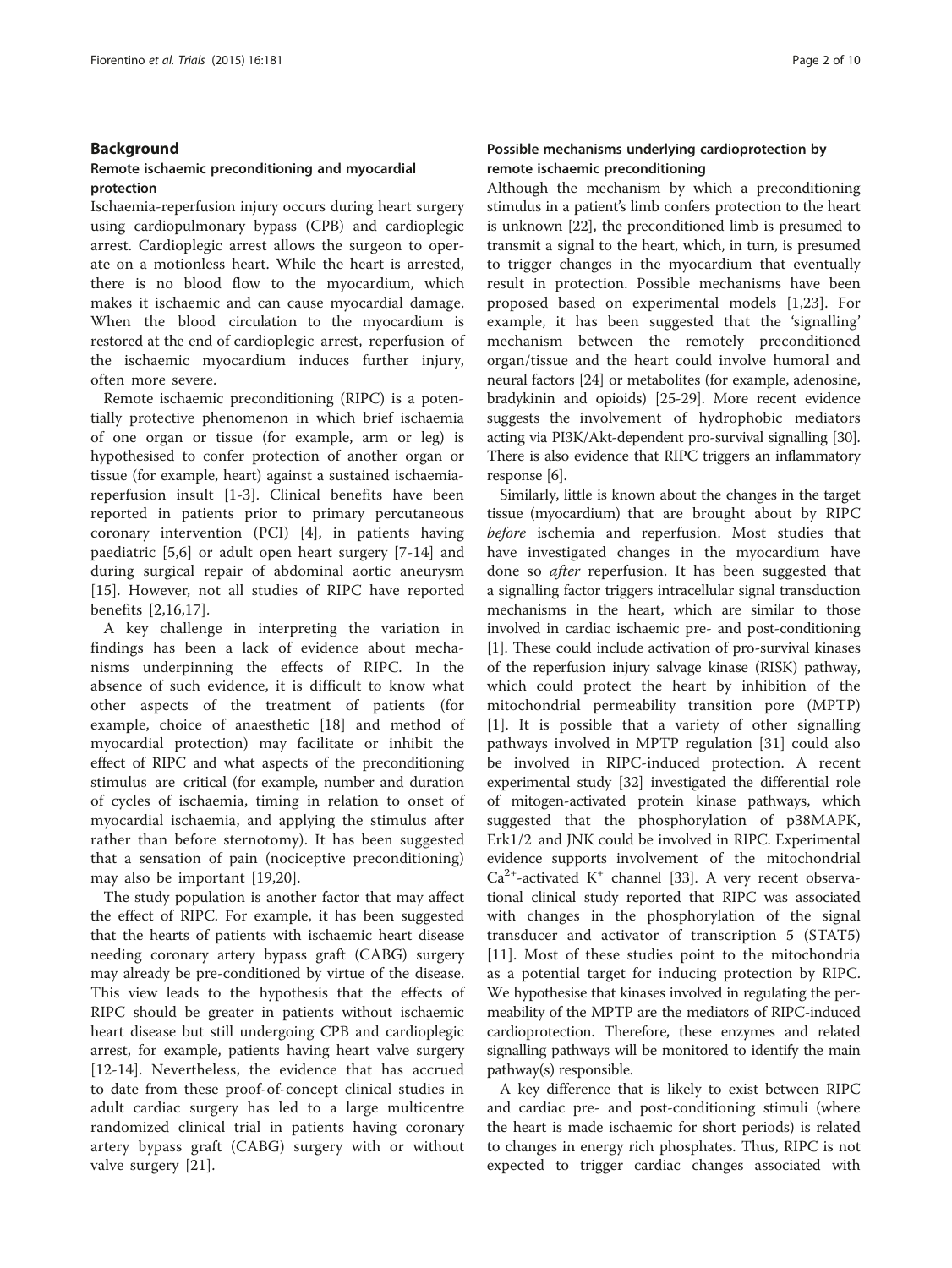anaerobic metabolism (for example, drop in ATP, and build-up of ATP catabolites and lactate). However, a recent experimental study in mice has demonstrated that RIPC is associated with cardiac ischaemic stress and accumulation of cardiac adenosine prior to index ischaemia [\[34](#page-9-0)]. This highlights the need to measure ischaemic-stress related metabolites in the hearts of patients undergoing surgery using RIPC.

# Methods/Design

# Aims and objectives

The overall aim of the trial is to investigate the cardioprotective effect of RIPC in patients having CABG or aortic valve replacement surgery. Specific objectives are:

- 1. To estimate the difference in myocardial injury following CPB and cardioplegic arrest in groups of participants exposed to RIPC or sham RIPC.
- 2. To test whether the effect of RIPC versus sham RIPC differs in participants having CABG compared to participants having aortic valve replacement.
- 3. To investigate a range of possible signalling mechanisms that may underpin a cardioprotective effect.

No RIPC represents standard clinical practice in the two centres.

# Study design

This study is a two-centre randomised controlled trial investigating the effects of RIPC in two pathologies: patients having isolated CABG with CPB and those having aortic valve replacement surgery (AVR) with CPB. Participants will be randomised to RIPC or control (sham RIPC), stratified by surgical stratum. The randomization will be carried out by a designated member of the research team. The research nurse carrying out the intervention in the theatre and collecting the intra-operative and post-operative samples will not be involved in the data collection (see below). Another research nurse blinded to the allocation will do the post-operative data collection. Other trial personnel, participants and clinicians will be blinded to a participant's random allocation. Figure 1 outlines the flow of trial participants in the study.

# Research approval

A favourable research ethics opinion has been granted by the Harrow NRES Research Ethics Committee London (reference 12/LO/1361).

# Study population and recruitment procedure

All patients referred for elective or urgent open-heart surgery with CPB will form the target population and be screened for trial eligibility. Male and female patients,

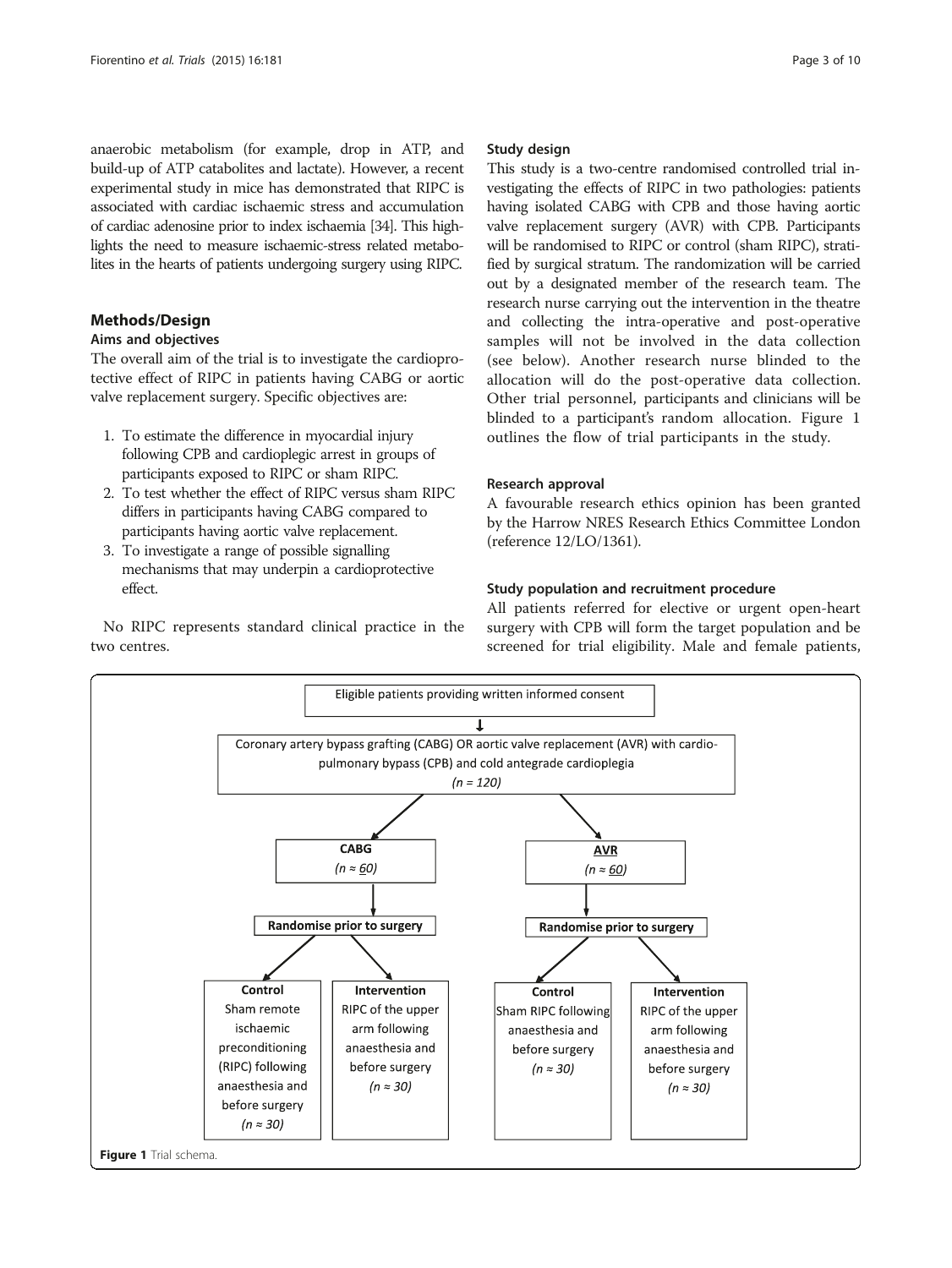aged ≥18 years, undergoing elective (or urgent) first-time CABG or AVR and who are willing to be followed-up and provide written informed consent will be eligible. Patients who have experienced cardiogenic shock or cardiac arrest, suffer from significant peripheral arterial disease affecting the upper limbs or have neither upper limb available for the intervention, have pre-operative renal failure (with a GFR <30 ml/min/1.73 m2) or have been taking glibenclamide or nicorandil within 24 hours of surgery will be considered ineligible. Patients who are participating in other interventional studies are also ineligible. These exclusion criteria are similar to the ones used by other researchers who have investigated the effects of RIPC [[8,10](#page-8-0)].

All potential participants will be sent or given an invitation letter and Patient Information Sheet (PIS) (approved by the local Research Ethics Committee (REC)) describing the study. The patient will have time to read the PIS and to discuss their participation with others outside the research team (for example, relatives or friends) if they wish. Most patients will have at least 24 hours to consider whether to participate or not. In a few cases, this time interval may be as little as 12 hours or less, for example, for those patients admitted for urgent surgery without prior notification to the waiting list co-ordinator. Despite the short notice, it is important to include these patients for the applicability of the trial findings since about 40% of patients having cardiac surgery are admitted as urgent cases. Such exceptions were considered to be justified by the REC.

At the pre-assessment clinic or after admission to the cardiac unit for their operation, patients will be seen by a member of the local research team (study clinician/research nurse) who will answer any questions, confirm the patient's eligibility and take written informed consent if the patient decides to participate. A copy of the consent form is provided in the Additional file [1](#page-8-0).

A surgeon can decide not to randomise an otherwise eligible patient but has to give a reason for doing so. The trial screening log documents the reasons for ineligibility and, where provided, the reasons why an eligible patient declines to consent.

#### Randomisation

Random allocations, stratified by surgical stratum and centre, will be generated by computer. Random treatment allocations will be (a) blocked with varying block sizes to ensure approximate balance in the number of participants allocated to each group; (b) generated in advance of starting the study; and (c) accessed using a secure, internetbased randomization system to guarantee concealment until a participant's identity and eligibility is confirmed and securely documented. Randomization will be carried out after consent has been collected and before the operation

by a designated member of the research team who will not be involved in data collection.

Participants will be blinded because the intervention is delivered in theatre and there will be no visible signs of having had RIPC. The operating staff and data collectors will be blinded because a research nurse, who will have no further role in the trial, will deliver RIPC or sham RIPC (see below).

# Trial interventions

#### Remote ischaemic preconditioning (intervention)

A research nurse will apply the cuff for administering RIPC under the operating cover, placing the cuff around the participant's upper arm, after induction of anaesthesia and before sternotomy, CPB and cardioplegic arrest. RIPC will be induced as described by others [[8](#page-8-0),[10](#page-8-0)]. It will comprise four 5 minute cycles of upper limb ischaemia, induced by a blood pressure cuff inflated to 200 mmHg, with an intervening 5 minutes of reperfusion by deflating the cuff. For participants with systolic blood pressure >185 mmHg, the cuff will be inflated at least 15 mmHg above the participant's systolic blood pressure.

#### Sham remote ischaemic preconditioning (comparator)

A research nurse will position the cuff for administering RIPC as for the intervention group, under the operating cover and will squeeze the bulb with the air valve opened, at the same intervals as in the intervention group. This will ensure that all operating staff other than the research nurse placing the cuff will perceive the cuff to be inflated for all participants.

Both groups will have anaesthesia, sternotomy, CPB and cardioplegic arrest applied in accordance with a standard protocol. All patients received cold blood cardioplegia.

#### Complications of intervention

The only possible complication attributable to the intervention is the onset of skin petechiae caused by cuff inflation. In this circumstance, a participant's allocation is likely to become unblinded.

#### Study centres

This study is a two-centre, randomised controlled trial. The two centres taking part are the Imperial College Healthcare NHS Trust (ICHT) and University Hospitals Bristol NHS Foundation Trust (UHBristol).

#### Quality control of intervention and study procedures

A manual will be developed describing in detail all aspects of recruitment, randomization, interventions, data collection pertaining to blood and tissue sample collection and CRF completion together with safety reporting. This manual will be utilised to monitor adherence to procedural steps. The times of each cuff inflation and deflation will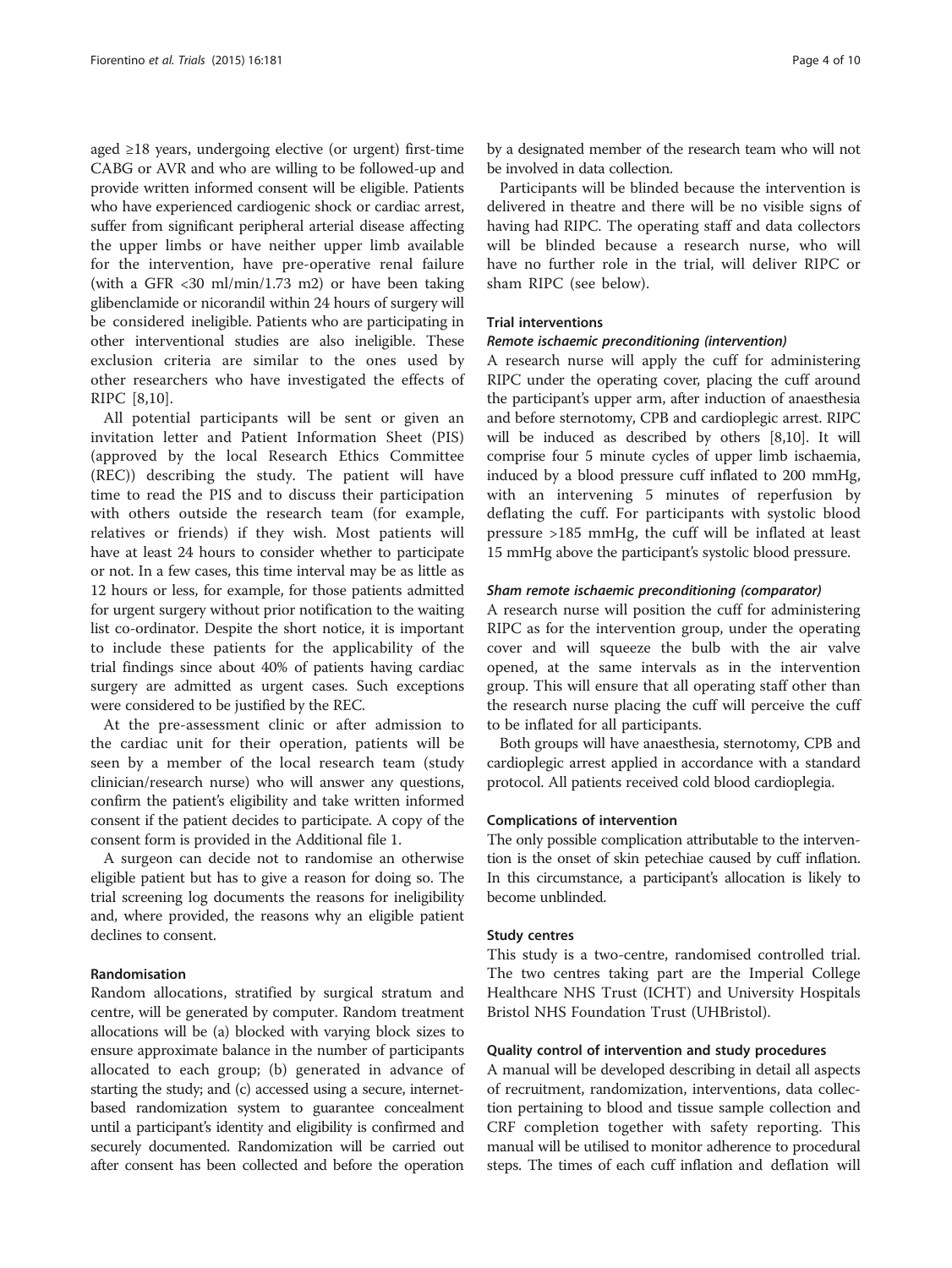be recorded to monitor adherence to the intended intervention.

### Primary outcome

The primary outcome will be myocardial injury, assessed by measuring myocardial Troponin I in serum from blood samples.

#### Secondary outcomes

The secondary outcomes will be obtained from data collected from myocardial biopsies and blood samples.

#### Markers in myocardial biopsies

The degree of ischaemic stress (anaerobic metabolism) associated with RIPC and cardioplegic arrest will be determined in ventricular biopsies. The metabolites that will be investigated in the ventricular biopsies are creatine phosphate, ATP, ADP, AMP, IMP, inosine, xanthine, hypoxanthine, adenosine, NAD<sup>+</sup>, lactate, alanine and glutamate. In addition, markers of potential signalling pathways that could be involved in RIPC will be monitored [\[23](#page-9-0)]. These secondary outcomes will be analysed in biopsies from the majority of participants, with a subgroup (about ten per group) being used for analyses of protein expression.

Expression of proteins implicated in RIPC protection in experimental studies will be determined by characterising the activation of intracellular kinases [[35-37\]](#page-9-0), the activation of the reperfusion injury salvage kinase (RISK) pathway, and the survivor activating factor enhancement (SAFE) pathway [\[38\]](#page-9-0). Gene expression for proteins that are activated will also be determined. Recent technological advances have provided new tools for screening and characterisation of activated proteins including mass spectrometry [\[39\]](#page-9-0). This is particularly important at the level of post-translational modifications of proteins (for example, phosphorylation), which are largely responsible for regulation of protein activity and function [\[40,41](#page-9-0)]. Therefore, the cardiac phosphoproteome will be measured in order to draw firm conclusions about the functional relevance of changes in proteins (proteome). A recent study has shown that RIPC cardioprotection in mice is linked with significant changes in several phosphoproteins associated with the z-disk area of the sarcomere [[39](#page-9-0)]. Several of the phosphoproteins identified do not have antibodies available, thus making it difficult to measure using conventional methods. Therefore, we shall use these methods to screen for protein activation.

#### Markers in blood samples

Inflammation, systemic oxidative and metabolic stress associated with surgery will be assessed by measuring the plasma concentration of key biomarkers. These are 8-isoprostane, malondialdehyde (MDA) (markers of

oxidative stress), IL-6, IL-8, IL-10, TNFα (markers of inflammation), and plasma lactate and blood pH (markers of anaerobic stress).

#### Other outcomes

Operative details and clinical outcome data will be collected for all participants. These will include aortic cross clamp and bypass time, ICU and hospital stay, inotropic support (quantity and duration), need for IABP, incidence of arrhythmia, myocardial infarction and routine measurements of serum creatinine to assess the impact of RIPC on renal function. Adverse events will also be recorded.

# Measurement of outcomes

# Blood samples

Seven blood samples will be collected from each participant: two samples will be collected before the sternonotomy is performed and before CPB (one before RIPC and one after RIPC) is started, and five post-operative samples will be collected at 6, 12, 24, 48 and 72 hours after the end of ischaemic cardioplegic arrest. Each sample will amount to approximately 10 ml of blood stored in separate vials for plasma and serum analysis.

Serum concentration of Troponin I will be measured using automated assays. Plasma concentrations of IL-6, IL-8, IL-10 and TNFα will be measured using enzymelinked immunosorbent assays (ELISA) or enzyme immunoassay (EIA) as described previously [[42](#page-9-0)]. ATP catabolites, MDA, lactate and other relevant metabolites in plasma will be measured using HPLC and enzymatic kits as described above. In addition, plasma lactate and blood pH will be monitored at the same time points to determine the extent of systemic metabolic stress.

#### Ventricular biopsies

Four ventricular biopsies will be collected from each participant. Biopsies will be collected in pairs, using a Tru-cut™ needle to obtain one biopsy from the apex of the left ventricle and one biopsy from the anterior wall of the right ventricle; the biopsies will be 'snap' frozen in liquid nitrogen and transferred to -80°C until processing. The first pair of biopsies will be collected after harvesting the mammary artery and before starting CPB. The second pair of biopsies will be collected 20 minutes after the end of ischaemic cardioplegic arrest.

Metabolites will be measured using HPLC or commercially available kits with the standard protocols established in our laboratories [\[43,44](#page-9-0)]. Western blotting will be used to determine the effect of RIPC and cardioplegic arrest on the activation of key proteins involved in the regulation of the MPTP (that is, ERK1/2, GSK3β, Akt). Signalling pathways linked to these enzymes will also be monitored. Appropriate antibodies will be used to detect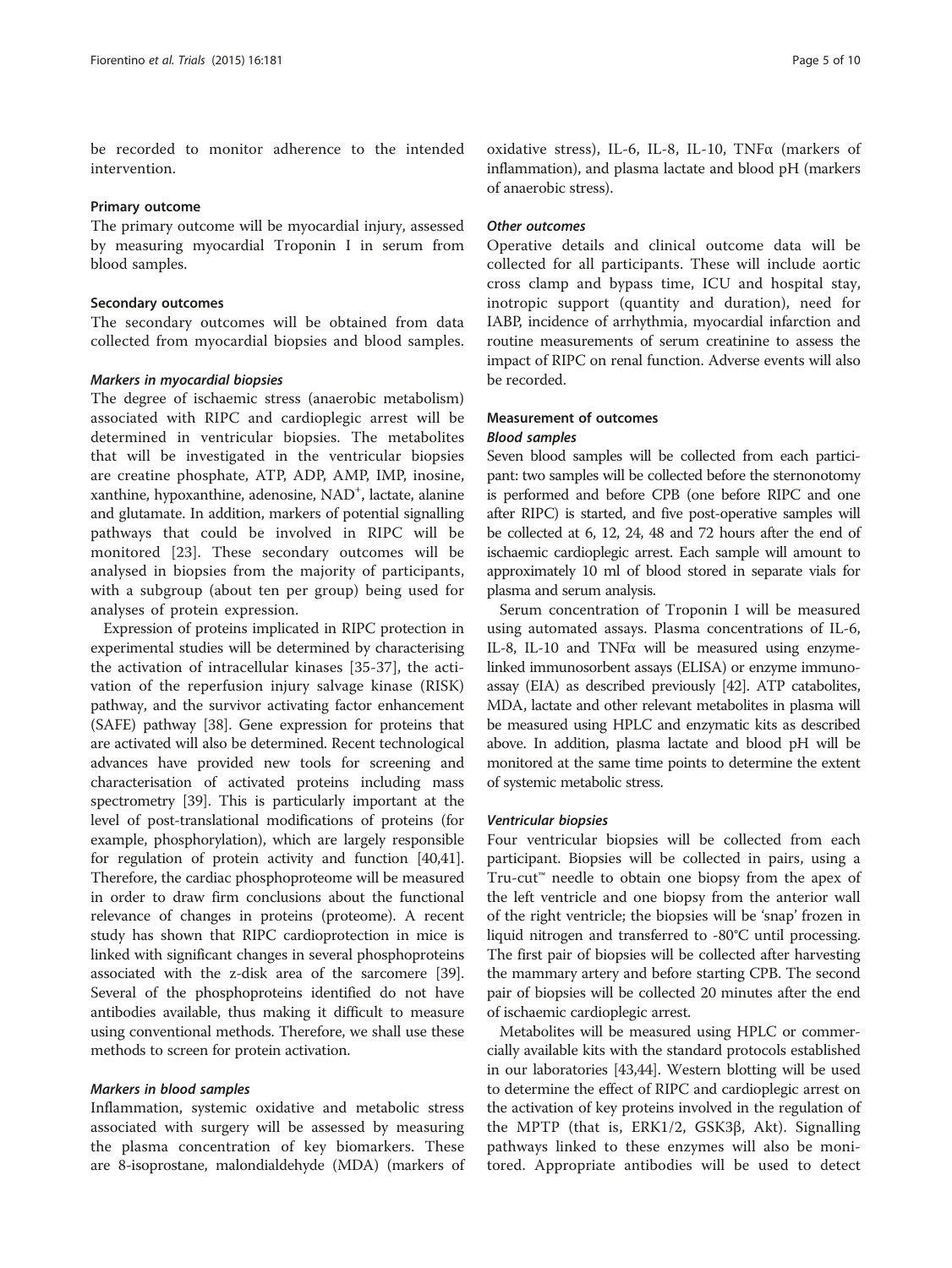<span id="page-5-0"></span>phosphorylated or total amounts of the proteins [[31,32,45](#page-9-0)]. In addition to protein expression, mRNA for all relevant proteins will be determined, and the results validated [\[45](#page-9-0)]. The cardiac proteome and phospho-proteome will be studied using isobaric tandem mass tagging and analysed by reverse phase nano-liquid chromatography/ mass spectrometry.

The schedule of data collection is outlined in Table 1.

# Data handling and storage

#### Data handling

Data will be entered onto a database designed specifically for the purpose, and data validation and cleaning will be carried out throughout the trial. Standard operating procedures (SOPs) for database use, data validation and data cleaning will be available and regularly maintained.

Trial data will be submitted directly into the database, which will be accessed via the NHS portal.

# Data storage

All study documentation will be retained in a secure location during the conduct of the study and for 10 years after the end of the study, when all patient identifiable paper records will be destroyed by confidential means. Prior to destruction, paper records will be scanned and stored on the NHS server with limited password controlled access. Where trial-related information is documented in the medical records, these records will be identified by a label bearing the name and duration of the trial. Relevant 'meta'-data about the trial and the full dataset, but without any participant identifiers other than the unique participant identifier, will be held indefinitely (Imperial College London server). A secure electronic 'key' with a unique participant identifier, and key personal identifiers (for example, name, date of birth and NHS number) will also be held indefinitely, but in a separate file and in a physically different location (NHS hospital server).

#### Participant follow-up

Participants will be followed-up three months after their operation. They will be sent a questionnaire to capture the occurrence of any serious adverse events. Information about any hospitalization will be requested from the participant's GP or the admitting hospital. Active participation in the trial terminates once the participant completes the follow-up questionnaire and sends it back to the research team.

# Sample size

Cardiac Troponin I is measured at the start of the operation (before RIPC or sham RIPC), after applying RIPC or sham RIPC, and five times after the end of ischaemic cardioplegic arrest and CPB. Determining an appropriate sample size requires several parameters to be specified. We have estimated some parameters from our previous research: average pre-post correlation = 0.3 and average post-post correlation  $= 0.5$ . We propose to recruit 30 patients/group in each surgical stratum, giving a sample size of 60 per surgical stratum and a total of 120. This sample size for each stratum is similar to that used in a previous trial in which RIPC was observed to have induced significant cardio-protection during CABG surgery [[8](#page-8-0)]. Assuming an analysis of variance and covariance, this sample size will have 90% power to detect a standardised difference in serum markers of 0.43 between groups providing that there is no interaction between intervention/control and pathology. If there is an interaction, the sample size of 60 for each pathology will have 80% power to detect a standardised difference in serum markers of 0.55 between groups within each pathology stratum.

Assuming again an analysis of variance and covariance but without repeated measures, the sample size of 60 per group (assuming no interaction between intervention/ control and pathology) will have 90% power to detect a standardised difference in cellular markers of 0.6 between

# Table 1 Data collection

|                                                          | Two ventricular biopsies | <b>Blood samples</b> | Participant's characteristics |
|----------------------------------------------------------|--------------------------|----------------------|-------------------------------|
| Pre-op                                                   |                          |                      | √                             |
| before RIPC                                              |                          | √                    |                               |
| Immediately after RIPC                                   |                          | √                    |                               |
| Immediately before CPB                                   | ✓                        |                      |                               |
| 20 minutes after the end of ischemic cardioplegic arrest | √                        |                      |                               |
| 6 hr postop*                                             |                          |                      |                               |
| 12 hr postop*                                            |                          | ✓                    |                               |
| 24 hr postop*                                            |                          | ✓                    |                               |
| 48 hr postop*                                            |                          | √                    |                               |
| 72 hr postop*                                            |                          |                      |                               |

\*postop = end of ischemic cardioplegic arrest. CPB, cardiopulmonary bypass; RIPC, remote ischaemic preconditioning.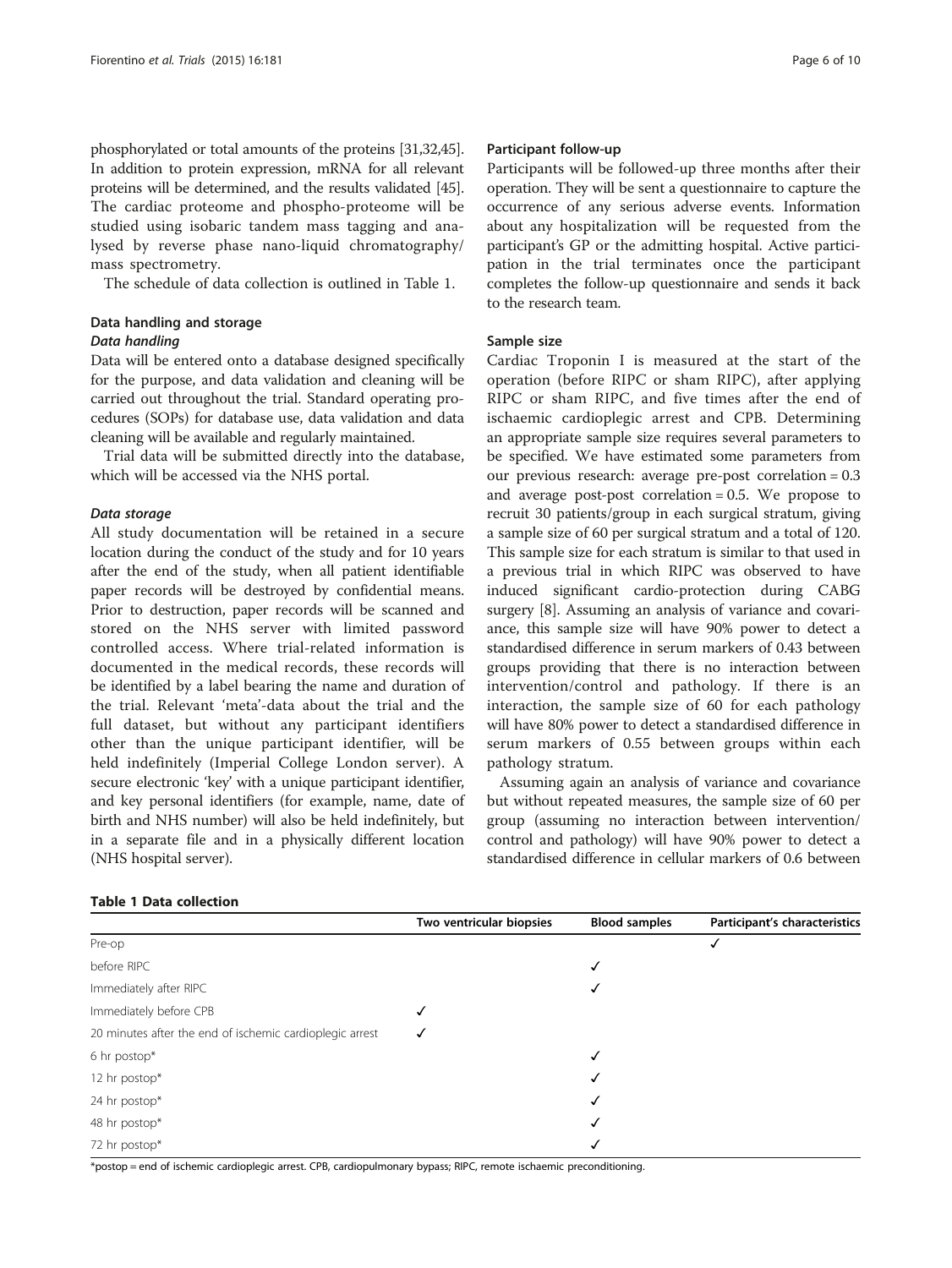# Statistical analyses

# Plan of analysis

Continuous outcomes will be summarised and presented graphically as geometric means and standard errors, assuming that a natural logarithmic transformation will be applied to the data to normalise their distributions [[50](#page-9-0)]. The primary outcome, Troponin-I, and the secondary outcomes such as markers of kinase activity, oxidative stress and inflammation, are all measured multiple times in each patient (see Table [1](#page-5-0)). Therefore, Troponin-I and the other markers will be analysed by fitting multilevel mixed effect linear regression models, which consider the repeated measures in an appropriate and efficient manner. These models will fit both fixed effects (intervention, surgical stratum, centre, time and the interactions of intervention x time and intervention x centre) and a random effect. The fixed effects are analogous to standard regression coefficients and are estimated directly. The random effect is not directly estimated but is summarized according to its estimated variances and covariance. Baseline (pre-intervention) measures, where available, will be analysed jointly with the post-intervention measure(s). The interaction of group and surgical stratum will be tested and, if statistically significant at the 10% level, the treatment effect will be reported for each stratum separately; otherwise, an overall treatment effect will be given. Similarly, interactions of group and time and group and centre, will be explored (overall or within stratum depending on the significance of the group by stratum interaction) and, if statistically significant at the 10% level, the treatment effect will be reported for each time point separately.

Analyses will be adjusted for stratification factors, namely surgical procedure and centre. Findings will be reported as effect sizes with 95% confidence intervals. Analyses will be based on the intention-to-treat; cross-overs are expected to be rare. The frequencies of complications and conversions will be tabulated descriptively, by pathology. However, the trial is not powered to detect differences in adverse events and no statistical comparisons will be carried out.

It is important to emphasise that analyses of all outcomes will adjust for baseline levels of outcomes. Therefore, although there will be heterogeneity between patients within groups, the analyses will take this heterogeneity into account by quantifying the effects of the design factors after removing variation attributable to individual

participants. This approach extends to the analyses of the proteome/phosphoproteome since data will be available for biopsies from the same ventricle of the same participant before and after cardioplegic ischaemic arrest. In effect, this allows us to focus on detecting changes in the same tissue (left or right ventricle) in two different pathologies.

# Subgroup analyses

No sub-group analyses are planned other than those described above.

# Frequency of analyses

The primary analysis will take place when follow-up is complete for all recruited patients. No formal interim analysis is planned. Given the nature of the intervention, we do not propose to have a formal Data Monitoring and Safety Committee (DMSC). We will report unexpected serious adverse events and deaths to the trial Sponsor. In these reports, the data will be presented by group but the allocation will remain masked, unless we are requested to disclose allocation because of concern about safety.

#### Changes to the protocol since first approved

Substantial and minor amendments have been made. Inclusion and exclusion criteria have been amended to include a wider age range of patients and to facilitate recruitment. The primary outcome was changed from Troponin T to Troponin I because the coordinating centre measures Troponin I routinely. The type of blood sample collection was clarified in terms of distinguishing between serum and plasma concentrations. Anaesthetic details were removed to allow the operating team to follow their local practice. A more complete list of expected adverse events was added. Novel proteomic analyses on biopsies collected in a subgroup of participants have been added to characterise potential mechanistic pathways for RIPC. The sample size was increased by 25% to allow the proteomic analyses to be carried out in a subset of participants and to allow the trial to detect a smaller target difference between groups within each surgery stratum separately. The current version of the protocol is version 3 dated 17 July 2014.

# Measures to reduce the risk of bias

The trial has been designed to minimise the risk of bias. The trial is randomised, with stratification by centre and surgical stratum, so it is at low risk of allocation bias/confounding. Randomisation is unlikely to be subverted because random allocations are only issued after participants' identity and eligibility are confirmed and securely documented. Blocked allocation could increase the risk of subversion bias, but this risk is being minimised by using varying block size. In order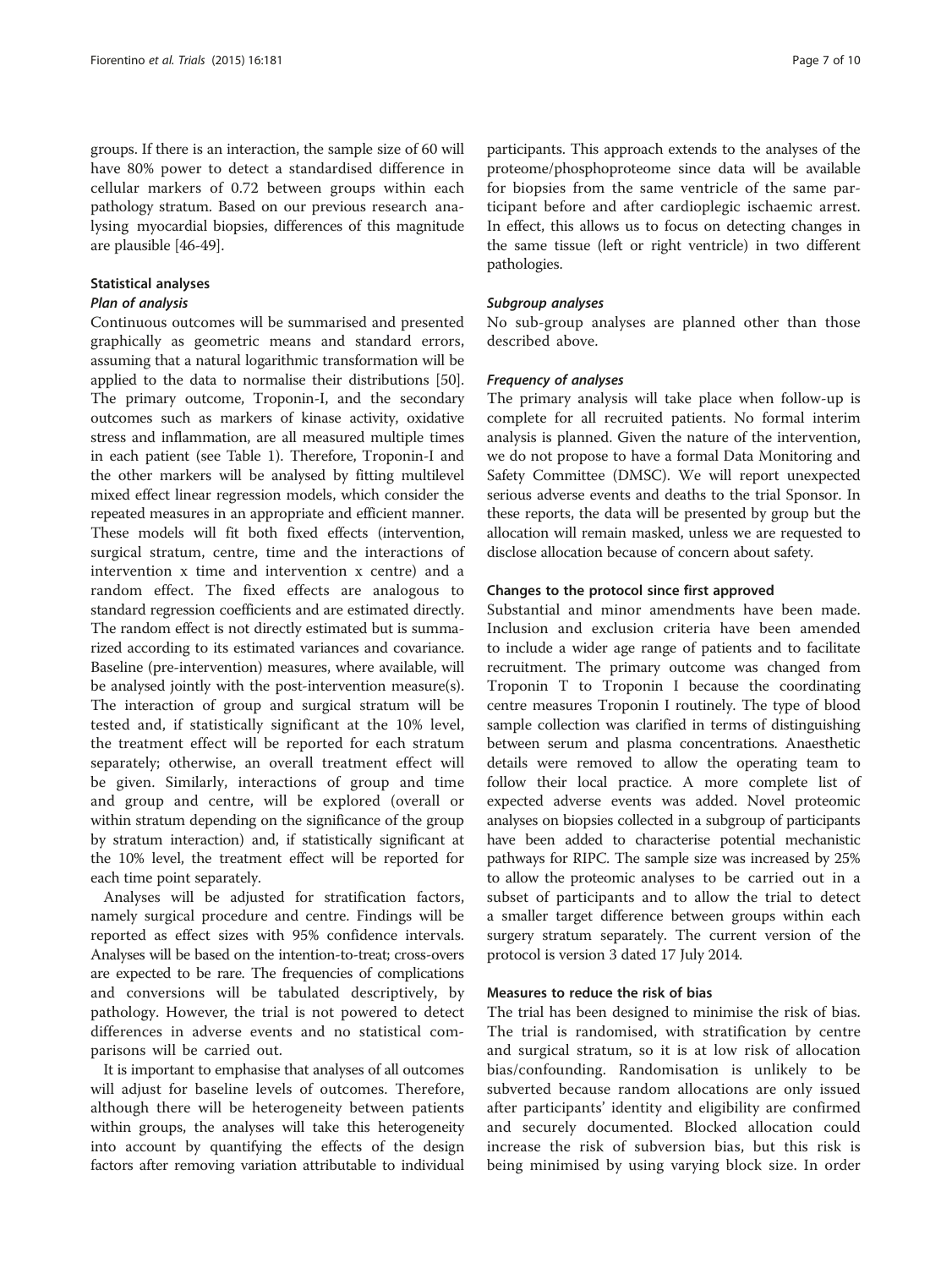to subvert the trial, one person would need to know all allocations (across all surgeons) up to a particular timepoint; since different research nurses administer the intervention for different participants, this scenario would require collusion between research nurses.

The trial is at some risk of attrition bias because patients can decide to withdraw after randomisation or the care team could decide to withdraw them. However, we will try to minimise the probability of attrition bias by randomising the patient at a time close to the intervention. In addition, patients may not complete the follow-up questionnaire after discharge. We do not anticipate that attrition will be different between groups.

The trial is at low risk of ascertainment bias (outcome assessment) because the outcomes are objective and the analysts measuring blood or cellular markers are blinded to the allocation. Blinding of patients, the clinical care staff and the research team collecting the data, minimises risk of performance and detection biases. Success of blinding of patients will be assessed in the follow-up questionnaire.

Risk of bias in analysing the trial data is also low because analyses will be done according to a pre-specified statistical analysis plan and with an intention-to-treat basis.

#### Dissemination of findings

The findings will be disseminated by usual academic channels, that is, presentation at international meetings, as well as by peer-reviewed publications and through patient organisations and newsletters to patients, where available. As the study compares surgical techniques no commercially exploitable findings are anticipated.

# **Discussion**

# What the study will investigate

We hypothesise that RIPC will reduce myocardial injury and reduce inflammation following heart surgery and that this effect will be greater in participants having AVR than in those having CABG. The effects of RIPC have been investigated in several trials to date, but their results have been inconsistent. By measuring many markers in myocardial biopsies and in blood samples, at different times after administering RIPC or sham RIPC, we expect to be able to relate changes in potential signalling mechanisms to the extent of myocardial injury measured by troponin I.

# Study design

The study design is a two-centre, randomised controlled trial with patients (CABG or valve) being randomly assigned to receive RIPC or control (sham RIPC) just before the surgery. This study design follows the one used in ERICCA [[19](#page-9-0)]. Before this study commenced, we had discussions with the ERICCA trial team, and we tried to have our study as a sub-study to ERICCA.

This was not possible because of the need for substantial protocol and governance changes, which were difficult to implement in a large ongoing multicentre study. Nevertheless, we adopted the same intervention and comparator. Our study population, however, is different; ERICCA is recruiting patients having CABG (with or without valve surgery) with an additive Euroscore greater than or equal to 5, whereas we have deliberately recruited patients undergoing CABG only or AVR only (regardless of their Euroscore). These differences in the trial populations meant that both centres taking part in this trial have also recruited to ERICCA at the same time.

### Challenges in study procedures

It has been suggested that some drugs interact with remote ischaemic preconditioning. Propofol and Fluorane, two of the most commonly used drugs in anaesthetic practice, are two such drugs. Propofol may inhibit STAT-5 transcription [[51](#page-9-0)], hence reducing the preconditioning effect, while Fluorane may enhance protection [\[52\]](#page-9-0). However, there is a lack of firm evidence to substantiate these potential effects on the ischaemic preconditioning pathway. Therefore, for consistency, we have opted for the strategy of the ERICCA trial, which does not specify an anaesthetic protocol and allows each centre to follow its own practice. The two centres recruiting to this study adhere to their own, well-documented centre-specific protocols, minimizing variability in the anaesthetic procedures used between patients at the same centre. Stratified randomization ensures that patients allocated to both the intervention and control group within a centre will undergo the same anaesthetic procedures. Moreover, we will be able (albeit with low statistical power) to describe the interaction between centre and intervention.

Despite being a two-centre study, this study will recruit CABG patients at only one centre (ICHT). This is because the cardioplegia protocol for this operation differs between the two centres (warm blood versus cold blood), and it is believed that this might influence selected outcomes. This is hindering the recruitment rate, together with the challenges in recruiting patients to the AVR group in both centres because AVR operations are less frequent.

The intervention is carried out primarily in the anaesthetic room. Blinding of the operating team and carrying out the intervention can be challenging at this stage of the study because it coincides with the pre-operative anaesthetic procedures. The time a patient spends in the anaesthetic room can vary, and on some occasions the intervention can be incomplete by the time the patient is ready for theatre. To prevent delay of surgery, the intervention is completed in theatre as the patient is being prepared for surgery before sternotomy.

In order to monitor the changes in biomarker outcomes, blood samples are collected at various time points during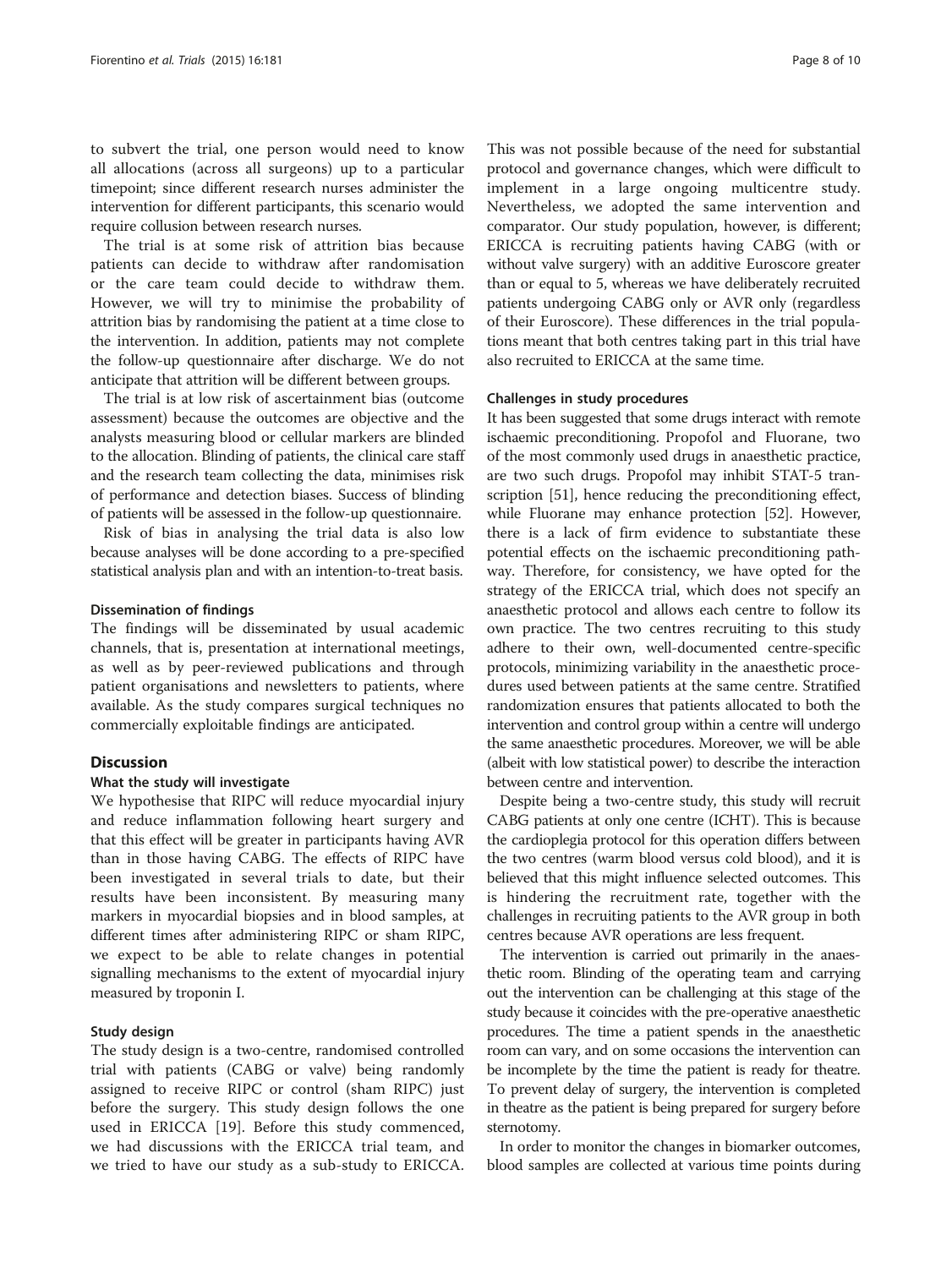<span id="page-8-0"></span>a participant's hospital stay. Some of these blood sample collections are scheduled outside office working hours. Even though reminders about the need to collect these samples are 'handed over' to the clinical team in charge of the patient when shifts change, on some occasions sample collection may be missed due to lack of time and other priorities. Similarly, there may be instances in which the biopsies are not collected; we aim to minimise this risk by having a member of the research team present in the theatre to prompt the operator to take the biopsies.

# Trial status

The trial opened for recruitment in one centre (ICHT) in February 2013 and in the other centre (UH Bristol) in June 2013. Recruitment is ongoing.

# Additional file

[Additional file 1:](http://www.trialsjournal.com/content/supplementary/s13063-015-0696-z-s1.pdf) Patient consent form. Form used to obtain consent from patients.

#### Abbreviations

ADP: adenosine diphosphate; AMP: adenosine monophosphate; ATP: adenosine 5' triphosphate; AVR: aortic valve replacement/repair; CABG: coronary artery bypass grafting; CPB: cardiopulmonary bypass; CRF: case report form; GFR: glomerular filtration rate; EIA: enzyme immunoassay; ELISA: enzyme-linked immunosorbent assay; Erk: extracellular signal-regulated kinases; IABP: intra-aortic ballon pump; ICHT: Imperial College Healthcare NHS Trust; ICU: intensive care unit; IL-6: interleukin-6; IL-8: interleukin-8; IL-10: interleukin-10; IMP: inosine 5'-monophosphate; JNK: c-Jun N-terminal kinases; MDA: malondialdehyde; MPTP: mitochondrial permeability transition pore; mRNA: messenger ribonucleic acid; NAD +: nicotinamide adenine dinucleotide; P38MAPK: P38 mitogen-activated protein kinases; PCI: percutaneous coronary intervention; PI3K: phosphoinositide 3-kinase inhibitor; PIS: patient information sheet; RIPC: remote ischaemic preconditioning; REC: research ethics committee; RISK: reperfusion injury salvage kinase; SAE: serious adverse event; STAT5: transcription 5; TNFαm: tumor factor necrosis α; UH Bristol: University Hospitals of Bristol NHS Foundation Trust.

#### Competing interests

The authors declare that they have no competing interests.

#### Authors' contributions

FF contributed to the design of the study, prepared and drafted the study protocol, statistical analysis plan and the manuscript. GDA conceived the trial, contributed to the design of the study, defined the intervention, specified the endpoints and reviewed the manuscript. MSS conceived the trial, contributed to the design of the study, reviewed the study protocol, specified the endpoints and laboratory procedures, and reviewed the manuscript. AR reviewed the protocol, coordinate the trial, and reviewed the manuscript. JA reviewed and approved the protocol, and reviewed the manuscript. AB is the principal investigator in Bristol, reviewed and approved the protocol, and reviewed the manuscript. LC contributed to the design of the study and preparation of the study protocol, supervised conduct of the trial in Bristol, and reviewed the manuscript. MM assisted in trial coordination, and reviewed the protocol and manuscript. PP is chief investigator, reviewed and approved the protocol, and reviewed the manuscript. BR: contributed to the design of the study, prepared and drafted the study protocol, justified the sample size, drafted statistical analysis plan and the manuscript. All authors have read and approved the final version of the manuscript.

#### Acknowledgements

This study is funded by the National Institute for Health Research (NIHR) Bristol Cardiovascular Biomedical Research Unit and the British Heart Foundation. Imperial College London is the sponsor for this study. M Mojela and F Otoko are the lead research nurses at ICHT. T Brush is the lead trial coordinator at Bristol Clinical Trials and Evaluation Unit working together with the unit's team of research nurses.

Sponsor: Imperial College London.

Sponsor Address: Joint Research Compliance Office, Imperial College London and Imperial College Healthcare NHS Trust, Room 5L10A, 5th Floor, Lab Block, Charing Cross Hospital, Fulham Palace Road, London, W6 8RF.

#### Author details

<sup>1</sup>National Heart and Lung Institute, Cardiothoracic Surgery Department Imperial College London, Du Cane Road, W12 0NN London, UK. <sup>2</sup>Bristol Heart Institute, University of Bristol, Bristol Royal Infirmary, Marlborough Street, BS2 8HW Bristol, UK.

#### Received: 27 October 2014 Accepted: 30 March 2015 Published online: 23 April 2015

#### References

- 1. Hausenloy DJ, Yellon DM. Remote ischaemic preconditioning: underlying mechanisms and clinical application. Cardiovasc Res. 2008;79:377–86.
- 2. Karuppasamy P, Chaubey S, Dew T, Musto R, Sherwood R, Desai J, et al. Remote intermittent ischemia before coronary artery bypass graft surgery: a strategy to reduce injury and inflammation? Basic Res Cardiol. 2011;106:511–9.
- 3. Kloner RA, Schwartz LL. State of the science of cardioprotection: challenges and opportunities– proceedings of the 2010 NHLBI workshop on cardioprotection. J Cardiovasc Pharmacol Ther. 2011;16:223–32.
- 4. Hoole SP, Heck PM, Sharples L, Khan SN, Duehmke R, Densem CG, et al. Cardiac Remote Ischemic Preconditioning in Coronary Stenting (CRISP Stent) Study: a prospective, randomized control trial. Circulation. 2009;119:820–7.
- 5. Cheung MM, Kharbanda RK, Konstantinov IE, Shimizu M, Frndova H, Li J, et al. Randomized controlled trial of the effects of remote ischemic preconditioning on children undergoing cardiac surgery: first clinical application in humans. J Am Coll Cardiol. 2006;47:2277–82.
- 6. Zhou W, Zeng D, Chen R, Liu J, Yang G, Liu P, et al. Limb ischemic preconditioning reduces heart and lung injury after an open heart operation in infants. Pediatr Cardiol. 2010;31:22–9.
- 7. Hausenloy DJ, Mwamure PK, Venugopal V, Harris J, Barnard M, Grundy E, et al. Effect of remote ischaemic preconditioning on myocardial injury in patients undergoing coronary artery bypass graft surgery: a randomised controlled trial. Lancet. 2007;370:575–9.
- 8. Venugopal V, Hausenloy DJ, Ludman A, Di Salvo C, Kolvekar S, Yap J, et al. Remote ischaemic preconditioning reduces myocardial injury in patients undergoing cardiac surgery with cold-blood cardioplegia: a randomised controlled trial. Heart. 2009;95:1567–71.
- 9. Ali N, Rizwi F, Iqbal A, Rashid A. Induced remote ischemic pre-conditioning on ischemia-reperfusion injury in patients undergoing coronary artery bypass. J Coll Physicians Surg Pak. 2010;20:427–31.
- 10. Thielmann M, Kottenberg E, Boengler K, Raffelsieper C, Neuhaeuser M, Peters J, et al. Remote ischemic preconditioning reduces myocardial injury after coronary artery bypass surgery with crystalloid cardioplegic arrest. Basic Res Cardiol. 2010;105:657–64.
- 11. Heusch G, Musiolik J, Kottenberg E, Peters J, Jakob H, Thielmann M. STAT5 activation and cardioprotection by remote ischemic preconditioning in humans. Circ Res. 2012;110:111–5.
- 12. Choi YS, Shim JK, Kim JC, Kang KS, Seo YH, Ahn KR, et al. Effect of remote ischemic preconditioning on renal dysfunction after complex valvular heart surgery: a randomized controlled trial. J Thorac Cardiovasc Surg. 2011;142:148–54.
- 13. Xie JJ, Liao XL, Chen WG, Huang DD, Chang FJ, Chen W, et al. Remote ischaemic preconditioning reduces myocardial injury in patients undergoing heart valve surgery: randomised controlled trial. Heart. 2012;98:384–8.
- 14. Li L, Luo W, Huang L, Zhang W, Gao Y, Jiang H, et al. Remote perconditioning reduces myocardial injury in adult valve replacement: a randomized controlled trial. J Surg Res. 2010;164:e21–6.